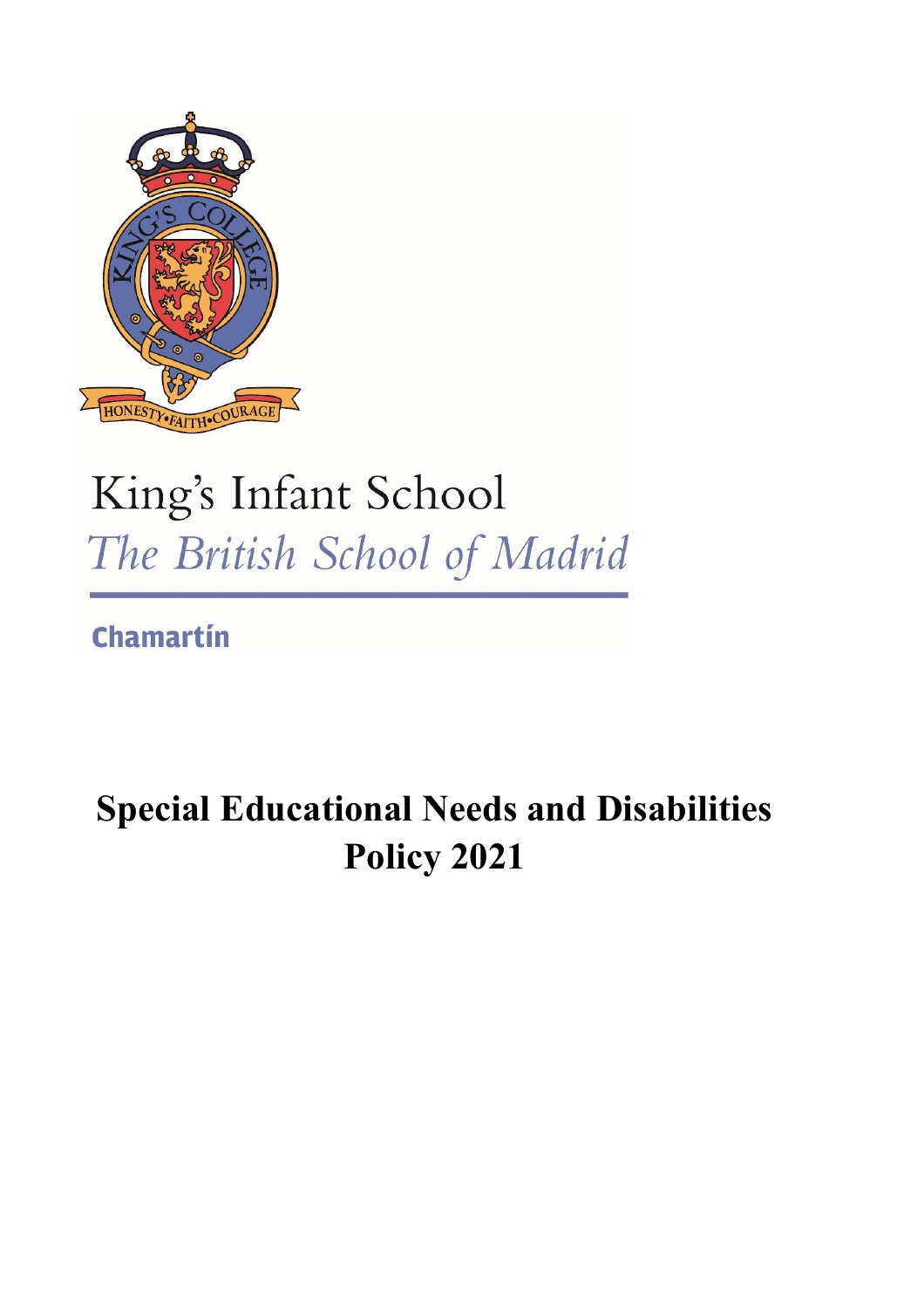# **Contents**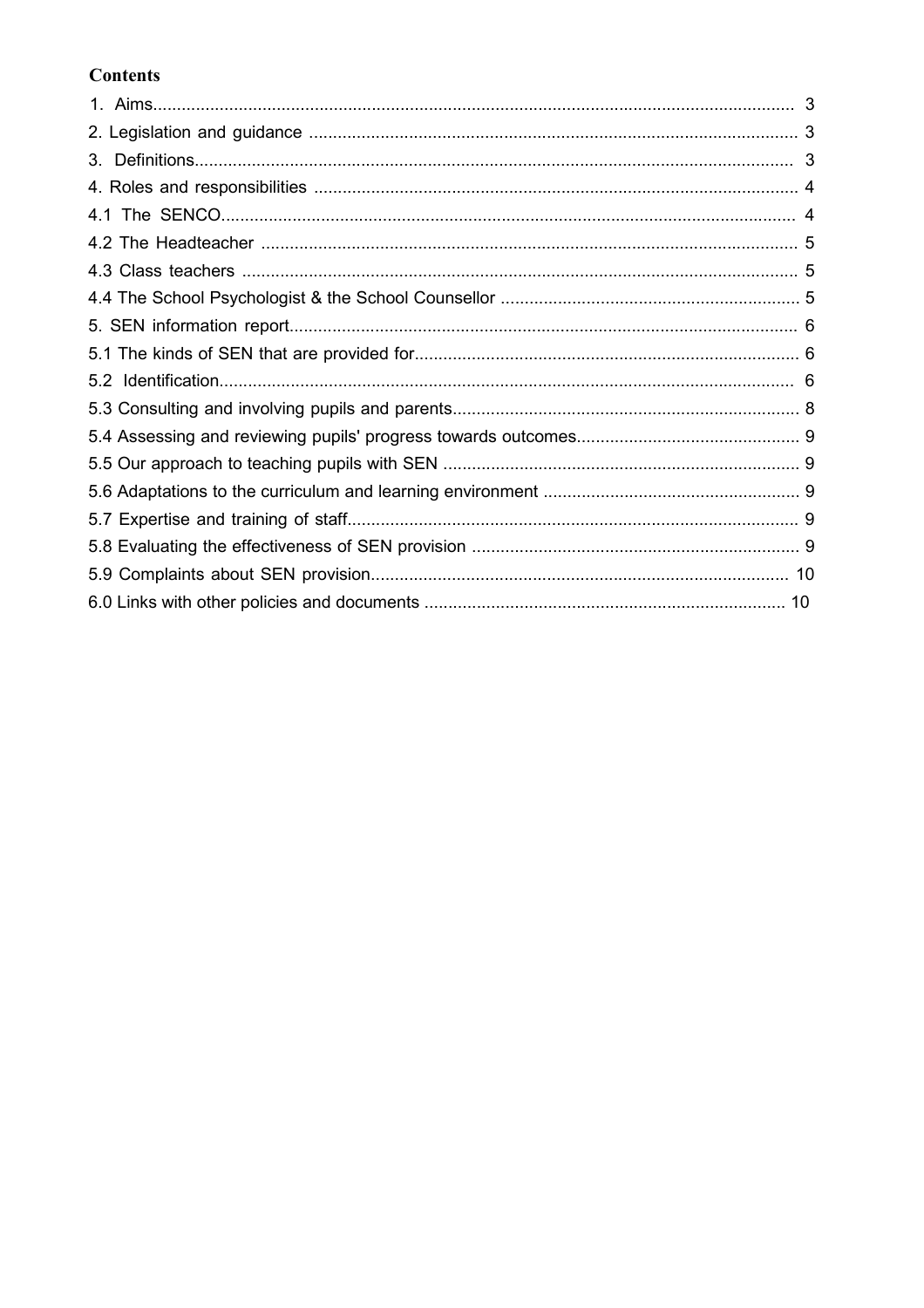# **1. Aims**

Our SEND policy and information report aims to:

- to ensure that the educational needs of all children are identified, assessed and provided for;
- to make clear the expectations of all stakeholders in the process;
- to identify the roles and responsibilities of staff in providing for children's individual educational needs;
- to ensure that no child is at a significant disadvantage when accessing the school curriculum;
- to ensure that parents are able to play their part in supporting their child's education;
- to ensure that the children have a voice in this process.

King's Infant School provides a broad and balanced curriculum for all children. The Curriculum, appropriate to each Key Stage, is the starting point for planning that meets the specific needs of individuals and groups of children. When planning, teachers set suitable learning challenges and respond to the diverse learning needs of the children. Some children have barriers to learning which mean that they have special needs and require particular action by the school to ensure that they are not at a significant disadvantage compared to their peers.

High quality teaching that is differentiated and personalised will meet the individual needs of the majority of children and young people. Some children and young people need educational provision that is additional to or different from this.

Children may have learning difficulties at any point during their school career. These may last throughout the time a child is in school, or may present for a given period of time, after which, often as a result of intervention strategies employed to support the child, no particular action is required. Teachers take account of the type and extent of the difficulties experienced by individual children in their short term planning.

# **2. Legislation and guidance**

This policy and information report is based on the statutory Special Educational Needs and Disability (SEND) Code of Practice and the following legislation:

Part 3 of the Children and Families Act 2014, which sets out schools' responsibilities for pupils with SEN and disabilities

The Special Educational Needs and Disability Regulations 2014, which set out schools' responsibilities for education, health and care (EHC) plans, SEN coordinators (SENCOs) and the SEN information report

# **3. Definitions**

The Code of Practice defines Special Educational Needs as a learning difficulty which calls for special educational provision to be made. "Learning difficulty means that the child has significantly greater difficulty in learning than the majority of children of his or her age and / or has advisability which hinders his/her use of everyday educational facilities." "Special educational provision" means educational provision which is different from or additional to the provision made generally for children of comparable age. (SEND Code of Practice 0-25 Years)

For the purpose of this policy Special Educational Needs refers to "A child who has significantly greater difficulty in learning than the majority of his peer group". This can be: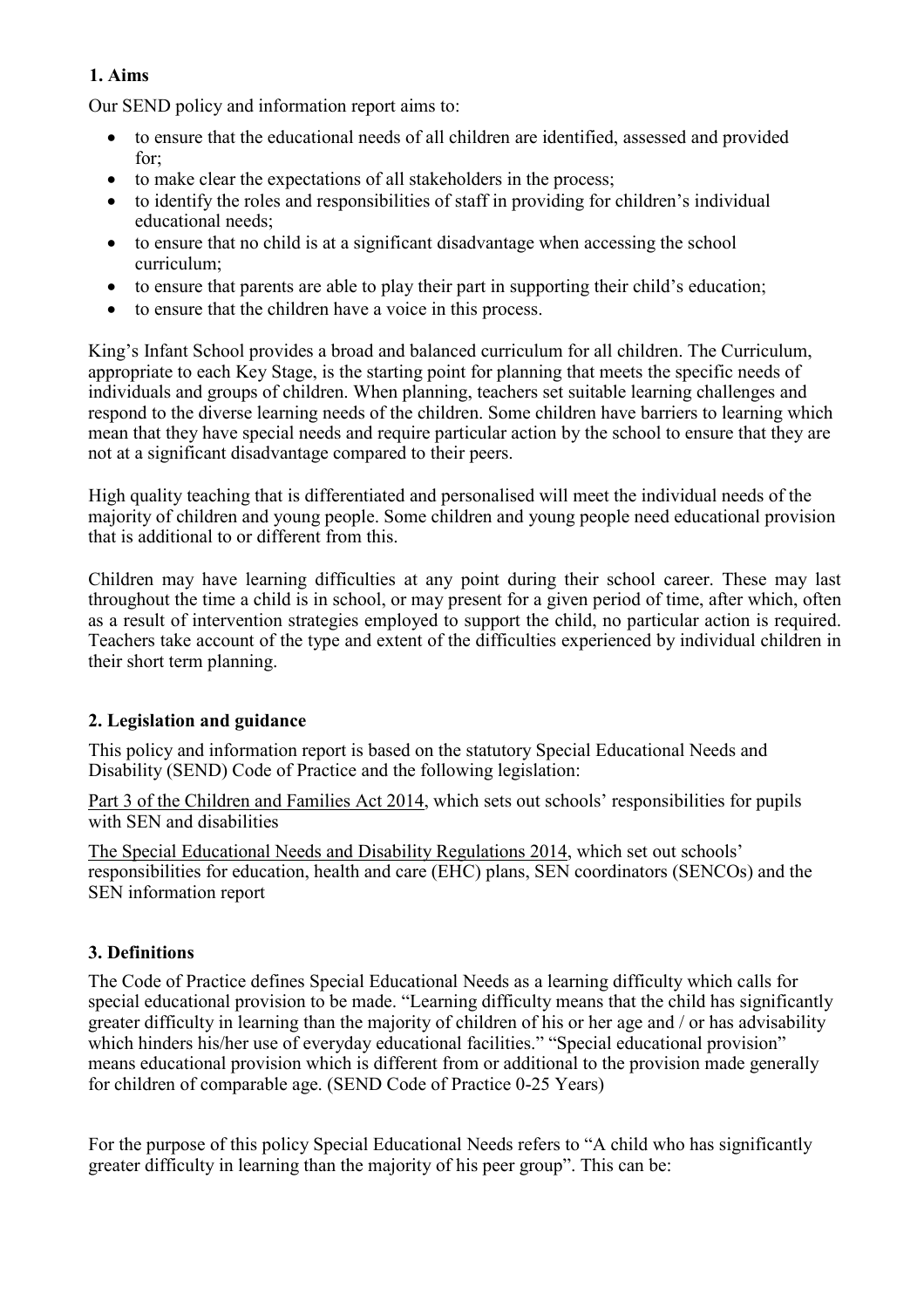● A pupil, who after following a structured programme, is working more or less at his/her ability but requires some support to maintain this level.

● A pupil who is progressing slower than expected due to a registered medical condition.

● A pupil who is underachieving in comparison to his/her ability, therefore requiring additional support.

● A pupil who has emotional and / or behavioural difficulties which are impacting on his / her learning.

● A pupil who has a disability which either prevents or hinders him / her from making use of the educational facilities available to children of a similar age.

● A pupil with high average to exceptional ability who may need special provision. These gifted children need an improvement in the quality of work rather than the quantity.

#### **4. Roles and responsibilities**

#### **4.1 The SENCO**

They will:

- ∙ Work with the head teacher and to determine the strategic development of the SEN policy and provision in the school
- ∙ Have day-to-day responsibility for the operation of this SEN policy and the co-ordination of specific provision made to support individual pupils with SEN
- ∙ Provide professional guidance to colleagues and work with staff, parents, and other agencies to ensure that pupils with SEN receive appropriate support and high quality teaching
- ∙ Ensure the planning, assessing and reviewing of SEN provision throughout the school
- ∙ Advise on the deployment of the school's delegated budget and other resources to meet pupils' needs effectively
- ∙ Be the point of contact for external agencies, especially the local authority and its support services
- ∙ Liaise with potential next providers of education to ensure pupils and their parents are informed about options and a smooth transition is planned
	- ∙ Work with the head teacher and to ensure that the school meets its responsibilities under the Equality Act 2010 with regard to reasonable adjustments and access arrangements
- ∙ Ensure the school keeps the records of all pupils with SEN up to date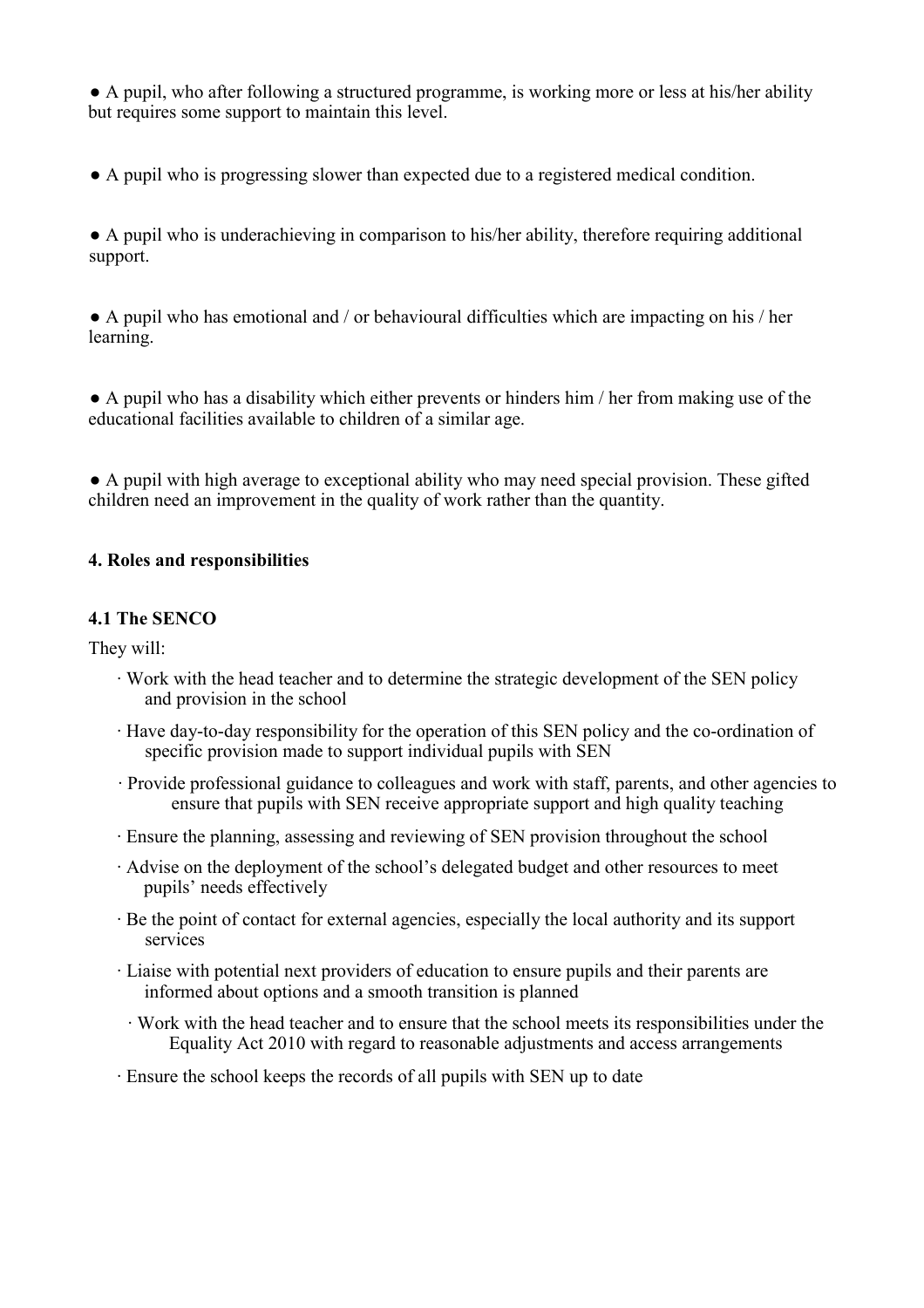#### **4.2 The Headteacher**

The headteacher will:

- ∙ Work with the SENCO and Governors to determine the strategic development of the SEN policy and provision in the school
- ∙ Have overall responsibility for the provision and progress of learners with SEN and/or a disability

#### **4.3 Class teachers**

Each class teacher is responsible for:

- ∙ The progress and development of every pupil in their class, through ownership and tracking of targets
- ∙ Working closely with any teaching assistants or specialist staff to plan and assess the impact of support and interventions and how they can be linked to classroom teaching
- ∙ Working with the SENCO to review each pupil's progress and development and decide on any changes to provision
- ∙ Ensuring they follow this SEN policy

#### **4.4 The School Psychologist & the School Counsellor**

The school uses external agencies to provide support from a psychologist and or counsellor and are differentiated by the following:

#### **Psychologist**

- ∙ Tests for any learning difficulty and/or ADHD
- ∙ Works on all types of emotional and behavioural issues
- ∙ Provides guidance to parents on dealing with difficult situations at home ∙
- Supports developmental concerns and social and emotional concerns

#### **Counsellor**

- ∙ Assists both teachers and students through the provision of guidance and support
- ∙ Helps students with issues such as bullying, academic performance, relationship issues etc.
- ∙ Works closely with school psychologist if further support is necessary
- ∙ Supports teachers and students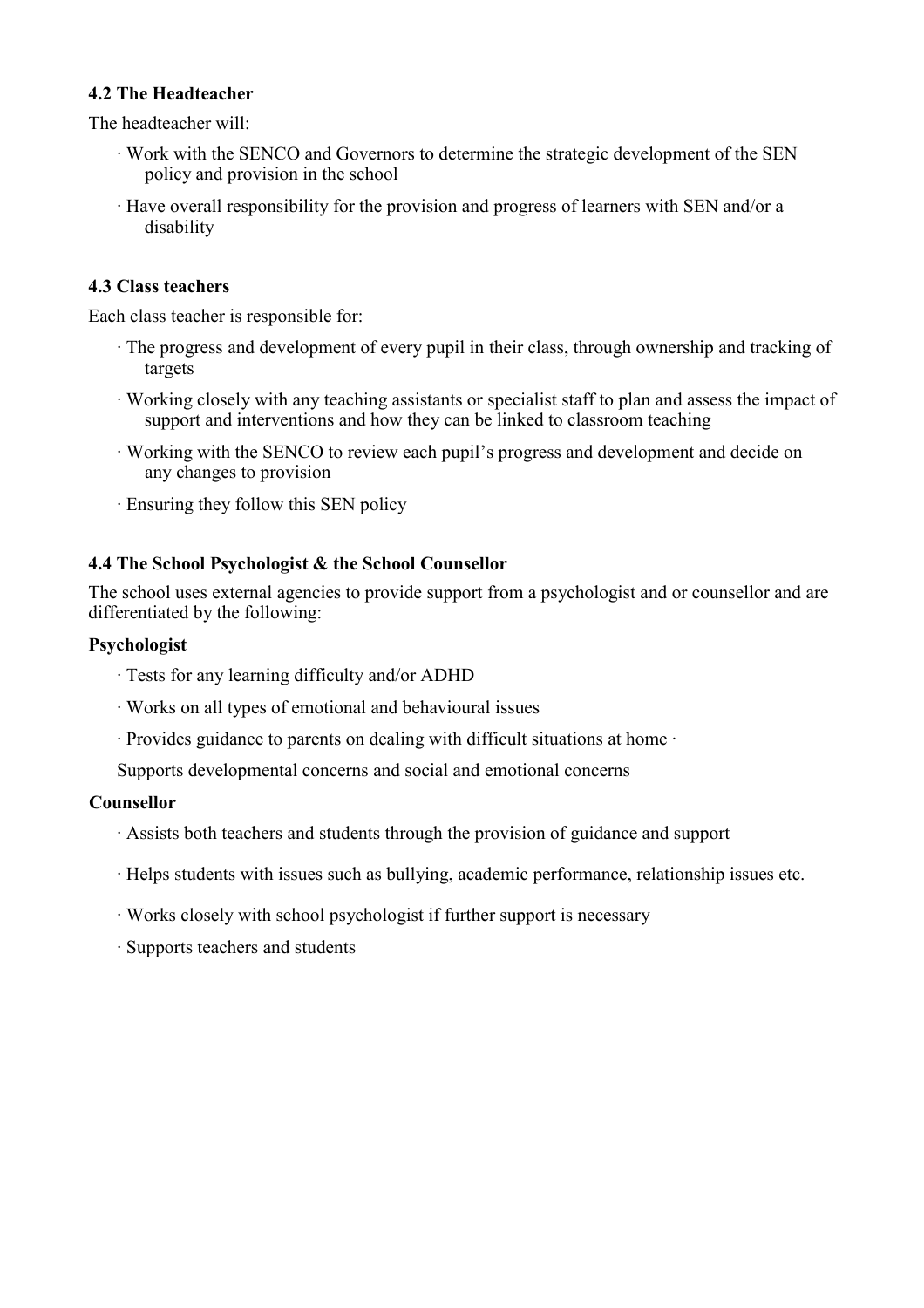#### **5. SEN information report**

#### **5.1 The kinds of SEN that are provided for**

Our school currently provides additional and/or different provision for a range of needs, including:

- ∙ Communication and interaction, for example, autistic spectrum disorder, Asperger's Syndrome, speech and language difficulties
- ∙ Cognition and learning, for example, dyslexia, dyspraxia,
- ∙ Social, emotional and mental health difficulties, for example, attention deficit hyperactivity disorder (ADHD),
- ∙ Sensory and/or physical needs, for example, visual impairments, hearing impairments, processing difficulties, epilepsy
- ∙ Moderate/severe/profound and multiple learning difficulties

#### **5.2 Identification**

Pupils with potential difficulties may be identified through a variety of methods. This is not an exhaustive list of means but does highlight some of the key strategies we use:

- ∙ CAT4 and other standardised testing
- ∙ PASS Attitudinal Testing
- ∙ Teacher referrals
- ∙ Summative Assessment
- ∙ Diagnostic Testing
- ∙ Observational Assessment
- ∙ Progress Tracking
- ∙ Pupil Progress Meetings
- ∙ Handover and transition points
- ∙ Discussions with parents
- ∙ Teacher Professional Knowledge
- ∙ Team Around the Child
- ∙ Pre-school agencies
- ∙ Referrals from outside agencies e.g. doctors, social services

Following identification, all staff should follow the Learning Support Procedure detailed in the section below.

#### **Referral Procedures and Provision**

King's College Learning Support Procedure

# **0 Pre Referral to SEN**

The first response to concerns about progress should be high quality teaching targeting the child's area of weakness. Support strategies will include:

- ∙ interventions (in and out of class)
- ∙ effective differentiation
- ∙ appropriate teaching strategies

Children who are not making progress will be identified through assessment data from a range of sources.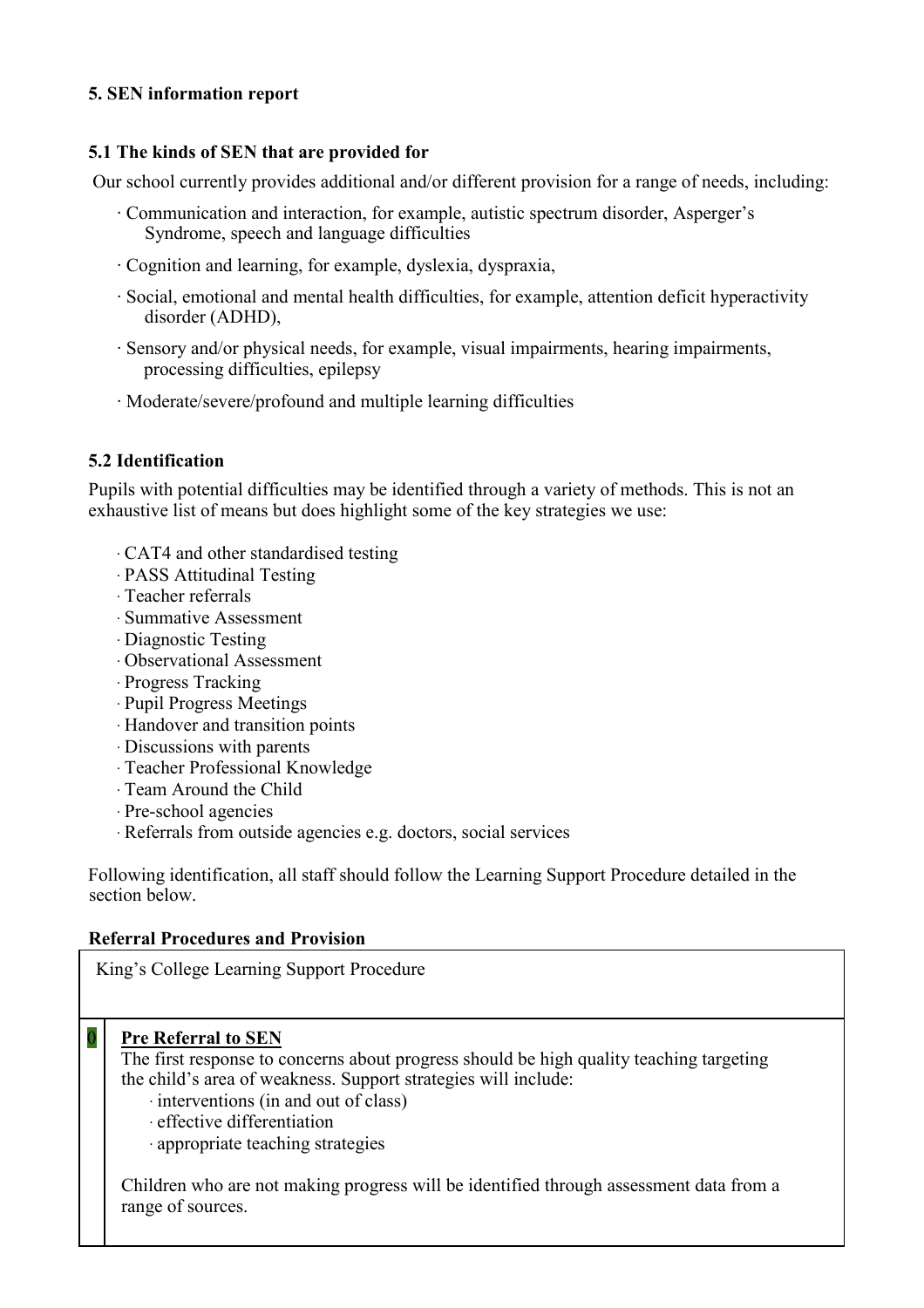For speech, language, behaviour, social and emotional issues, and academic issues staff should observe and record examples of concern. Staff observations need to then be logged as Internal Comments on iSAMS in order to build a record of incidents which will form the basis of a referral. These children should be identified and recorded in termly Pupil Progress meetings and concerns shared with parents.

When considering children to monitor, look at both higher and lower ability children. The children who are selected are those who you have genuine concerns over the ability to make progress over the course of the Academic year.

This is not an exhaustive list of reasons but it does highlight some examples of why you might be flagging them as an Academic concern:

∙ they have made little or no progress last year;

∙ they have already been working with the SEN team;

∙ you are concerned about their level of progress over the course of the year; ∙ they are a high ability child but their classwork is not indicative of this; ∙ they need more support in class than their peers of the same ability level; ∙ their CAT4 results indicate that there may be an underlying difficulty or that they are a high achiever

At this point, the SEN team, in consultation with the SENCo, may wish to conduct an informal observation in order to suggest specific in-class interventions for the teacher.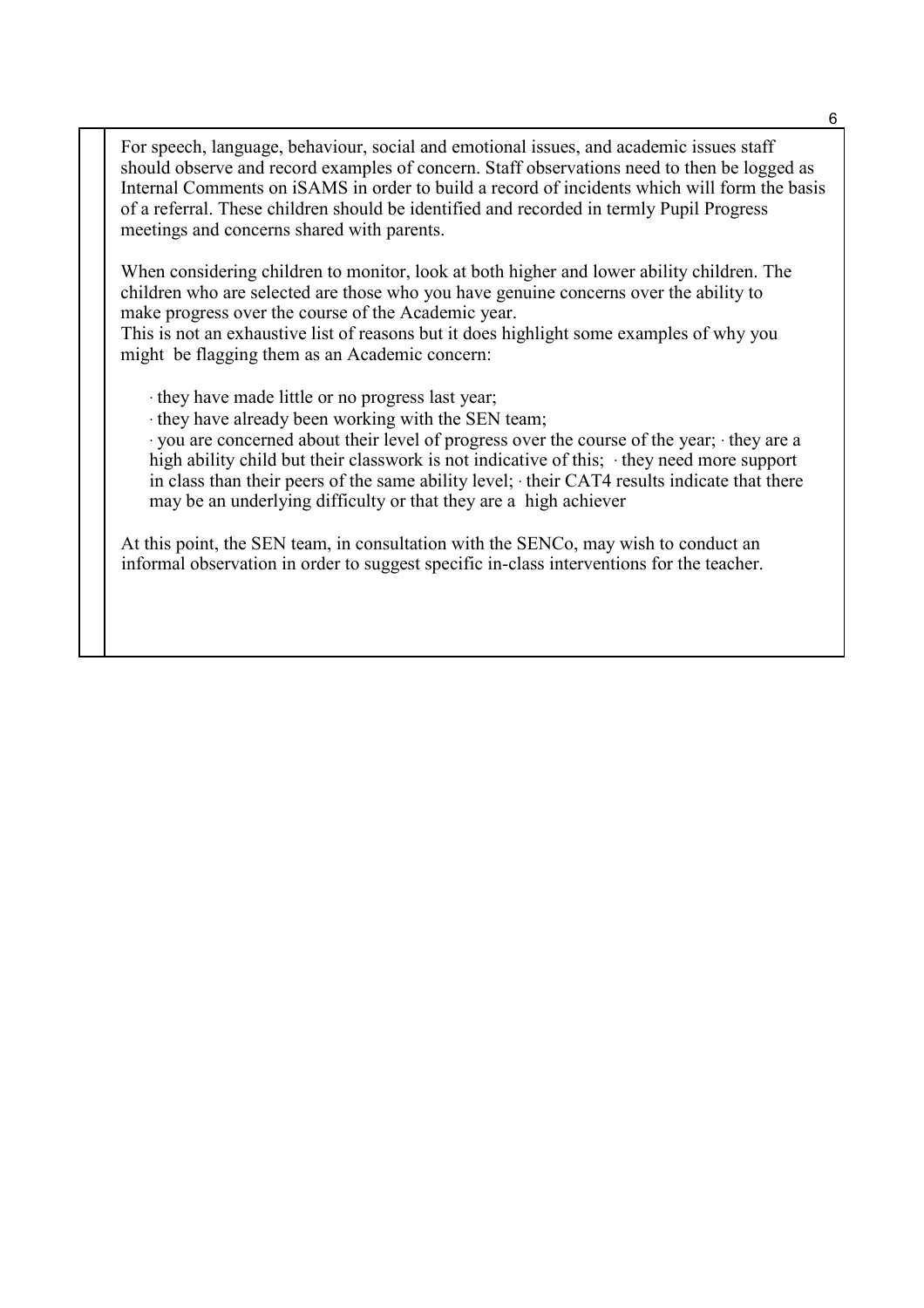# 1 **Blue Star - Monitoring and Referral point**

In the event of the pre-referral strategies not helping sufficiently for the child to make progress or for the issue to be resolved, then a referral to the SENCO should be completed. Teachers should have a meeting with parents to discuss the fact that there are concerns and indicate that a referral is being made.

All referrals must have a completed Referral Form and 3 samples of evidence details on the form or attached to it. These may include samples of work, records of incidents, observations, consultations with parents/pupils/teachers or external agency information. Records of this will be added to the Learning Support Manager on iSAMS

At this point, the SEN team, in consultation with the SENCO, may wish to conduct a formal observation or testing in order to ascertain whether or not the student would benefit from specific support from a member of the SEN team. Before commencing testing or observations, the SEN team will ask for written consent from parents and conduct a telephone call to establish background information and explain the process.

Once testing and observations are completed, a written report is then given to parents and a meeting is held wherever possible in person, otherwise over the telephone, to explain the contents of the report and discuss any suggestions parents may have which can then be included in the support plan. Relevant teaching staff also attend these meetings when possible. Otherwise, they have a separate feedback meeting with the SEN team.

As a result of the testing, should it be decided that no specific support from the SEN team is necessary, the student will remain on a blue star, receive in class support and continue to be monitored.

This may be reviewed at any point the teacher has an increase in concern but will be formally

reviewed with the SENCO in Term 3.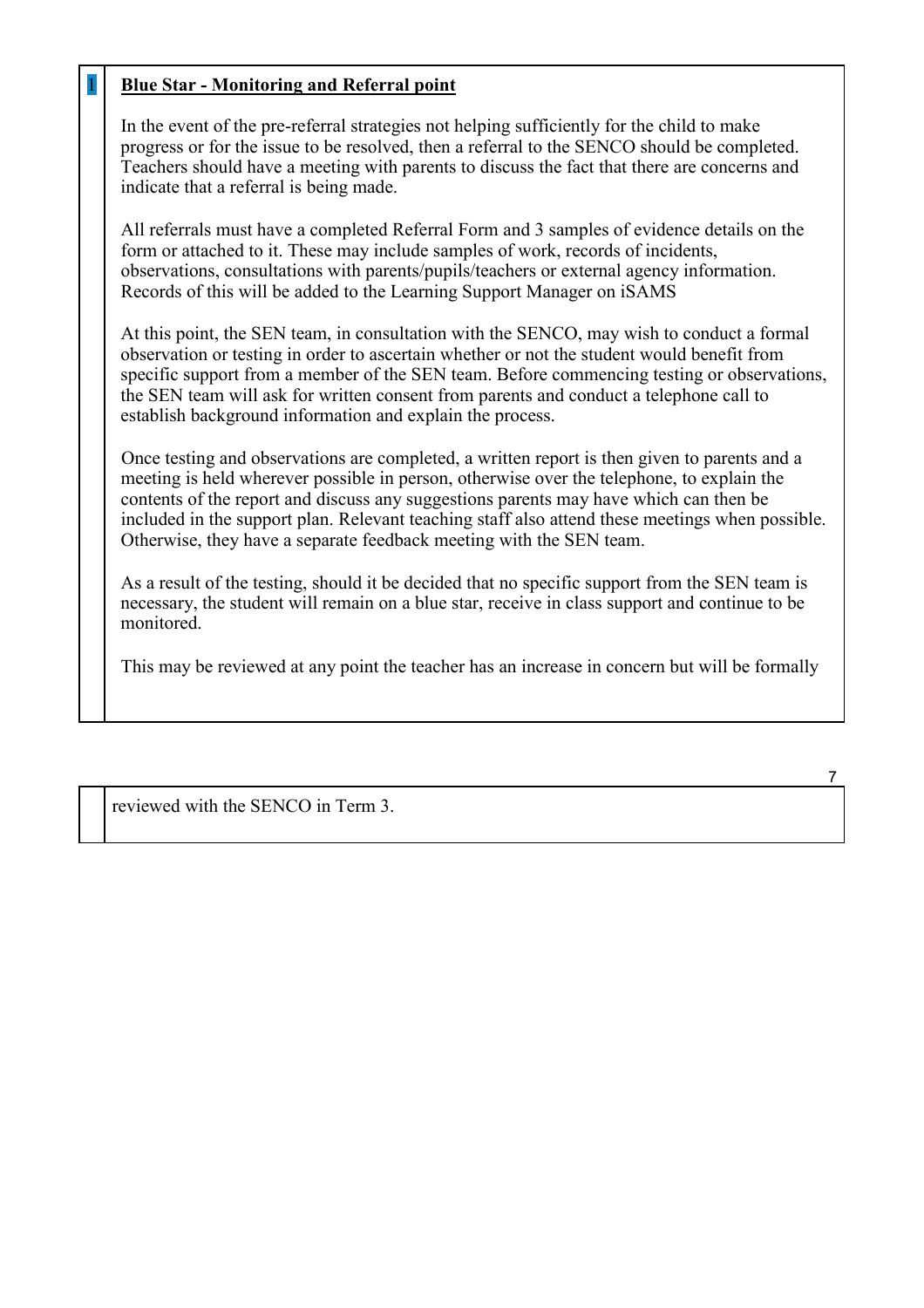# 2 **Yellow Star- Additional Support required**

In the event of Stage 1 intervention not succeeding and the formal observation or testing suggests the need for further specific support from the SEN team, the student will then begin working with a member of the SEN team and an IEP will be written for the child. In the event that a need has been identified but parents do not wish to proceed with formal support from the SEN team, the pupil will be on a yellow star and in class strategies as advised by the SEN team employed. Should additional support not be required but concerns still exist, the student will remain on a Blue Star as a concern.

Records of this will be added to Learning Support Manager on iSAMS. An IEP will be created on EduKey following a meeting with the SEN team and the class teacher. The SEN team will be responsible for the actions to be added to the document and will consult with class teachers for their observations at this point. The class teacher will be responsible for maintaining and updating the IEP as an electronic copy on EduKey.

IEPs should be reviewed on an annual basis but always before the transition to a new year group. Members of the SEN team will either have a meeting or telephone call with parents each term to summarise the progress of the student and set new goals. This is also an opportunity to take feedback from parents and have their ideas added to the support plan.

The class teacher is responsible for sharing the appropriate information from the IEP with the parents and any members of staff who would require access. The child's views should be taken into consideration whenever possible.

# 3 **Red Star- External Agency**

As with Stage 2 but this is for children who require a multi-agency approach. In this case, an enhanced IEP should be written to take into consideration the necessary support and these cases should always be referred to the Team Around the Child (TAC Team). The SEN team communicate with the external agencies via email, telephone and meetings. External support workers are invited into school (e.g. occupational therapists, optometrists, psychologists) to offer additional advice as to how best to support pupils in school. Where possible, meetings with teachers are also arranged.

#### **5.3 Consulting and involving pupils and parents**

We will have an early discussion with the pupil and their parents when identifying whether they need special educational provision. These conversations will make sure that:

∙ Everyone develops a good understanding of the pupil's areas of strength and difficulty ∙

We take into account the parents' concerns

- ∙ Everyone understands the agreed outcomes sought for the child
- ∙ Everyone is clear on what the next steps are

Notes of these early discussions will be added to the pupil's record and given to their parents.

We will formally notify parents when it is decided that a pupil will receive SEN support.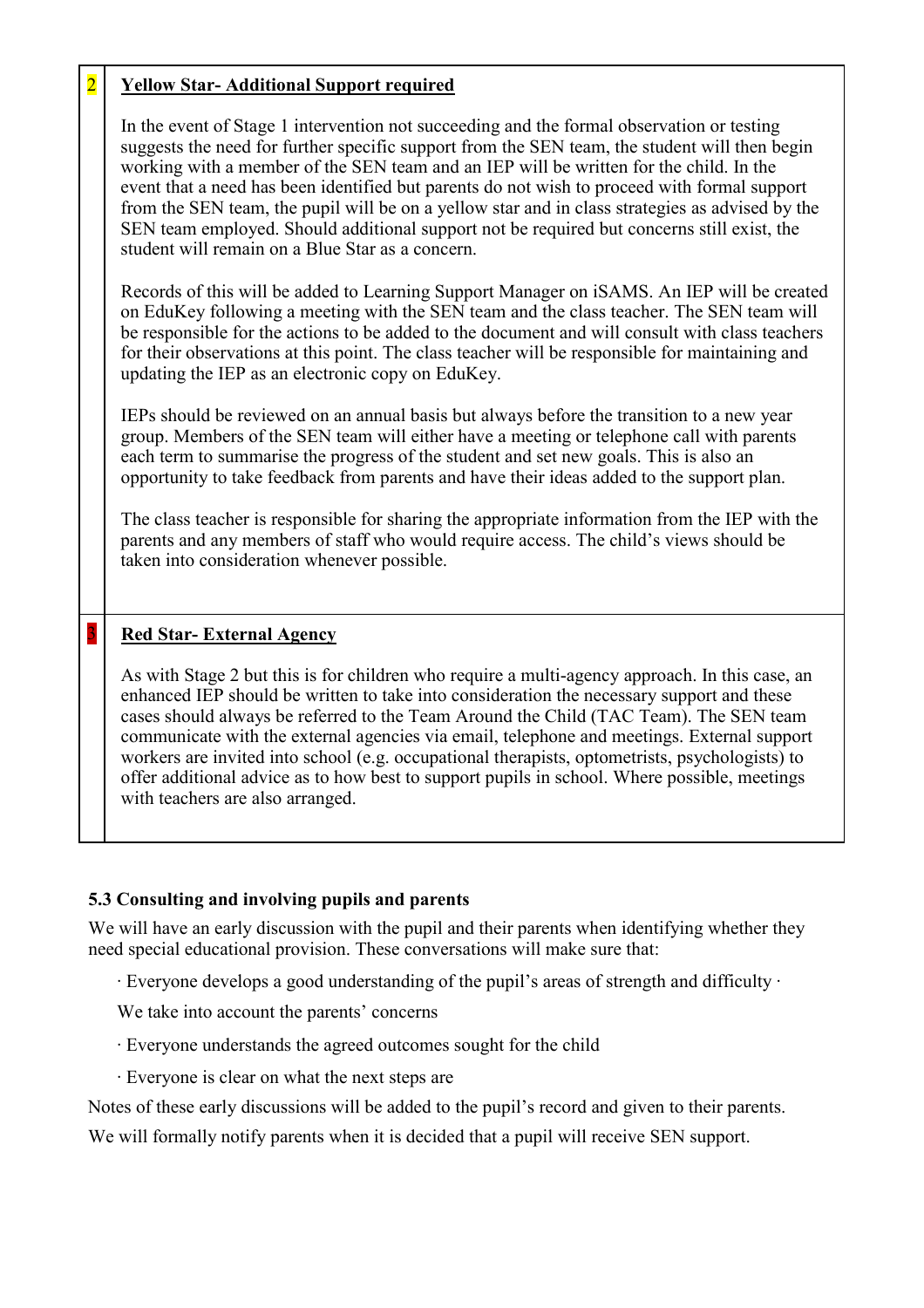#### **5.4 Assessing and reviewing pupils' progress towards outcomes**

We will follow the graduated approach and the four-part cycle of **assess, plan, do, review**.

The class or subject teacher will work with the SENCO to carry out a clear analysis of the pupil's needs. This will draw on:

- ∙ The teacher's assessment and experience of the pupil
- ∙ Their previous progress and attainment and behaviour
- ∙ Other teachers' assessments, where relevant
- ∙ The individual's development in comparison to their peers and national data ∙

The views and experience of parents

- ∙ The pupil's own views
- ∙ Advice from external support services, if relevant

The assessment will be reviewed regularly.

All teachers and support staff who work with the pupil will be made aware of their needs, the outcomes sought, the support provided, and any teaching strategies or approaches that are required. We will regularly review the effectiveness of the support and interventions and their impact on the pupil's progress.

#### **5.5 Our approach to teaching pupils with SEN**

Teachers are responsible and accountable for the progress and development of all the pupils in their class.

High quality-first teaching is our first step in responding to pupils who have SEN. This will be differentiated for individual pupils.

We will provide interventions according to individual needs.

#### **5.6 Adaptations to the curriculum and learning environment**

We make the following adaptations to ensure all pupils' needs are met:

- ∙ Differentiating our curriculum to ensure all pupils are able to access it, for example, by grouping, 1:1 work, teaching style, content of the lesson, etc.
- ∙ Adapting our resources and staffing
- ∙ Using recommended aids, such as laptops, coloured overlays, visual timetables, larger font, etc.
- ∙ Differentiating our teaching, for example, giving longer processing times, pre-teaching of key vocabulary, reading instructions aloud, etc.

#### **5.7 Expertise and training of staff**

We aim to qualify all our SENCOs with the National SENCO Award within two years of joining.

#### **5.8 Evaluating the effectiveness of SEN provision**

We evaluate the effectiveness of provision for pupils with SEN by:

- ∙ Reviewing pupils' individual progress towards their goals each term
- ∙ Monitoring by the SENCO
- ∙ Using provision maps to measure progress